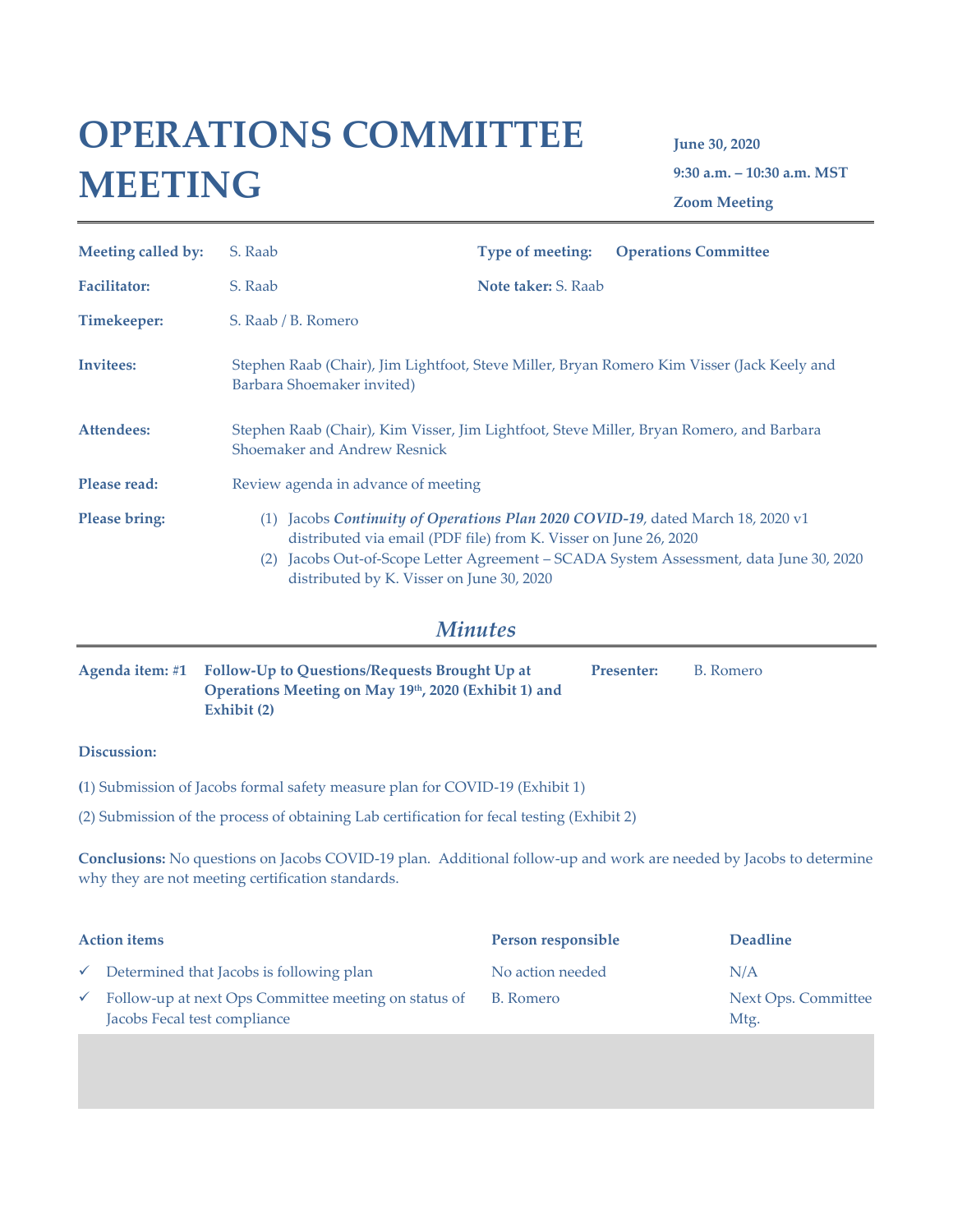#### **Discussion:**

(1) At the Operations Committee meeting held on May 19, 2020, the Committee decided to delay making a decision on the whether or not to proceed with the sewer line cleaning/inspection until the June/July meeting.

**Conclusions:** Recommend a go-forward for this project with 10% of the project. Also recommend that the Finance Committee present to the full Board as to whether or not we cover the 10% 2020 cost out of Operations budget or if it is covered by reserves. The recommendation to proceed by the Ops Committee needs to be covered at the July 29<sup>th</sup> Board meeting which needs to include Finance Committee recommendation on desire to cover with reserves.

| <b>Action items</b> |                                                                                                                               | Person responsible | <b>Deadline</b> |
|---------------------|-------------------------------------------------------------------------------------------------------------------------------|--------------------|-----------------|
| $\checkmark$        | Ops Committee presents recommendation to go-forward S. Raab<br>to full Board at July 29 <sup>th</sup> quarterly Board meeting |                    | July 29, 2020   |
| $\checkmark$        | Finance Committee needs to recommend to full Board if A. Resnick<br>2020 10% project is covered out of reserved               |                    | July 29, 2020   |
|                     | .<br>$\sim$ $\sim$ $\sim$ $\sim$                                                                                              |                    |                 |

Agenda item: #3 **Jacobs Asset Management Additional Service Agreement Presenter:** B. Romero

**Discussion:** Provide recommendation to the Cooperative Board related to Additional Service Agreement from Jacobs for the Asset Management Services. Note: Jacobs is currently preparing a draft agreement and upon receipt of staff a copy will be emailed to the Committee.

**Conclusions:** Proposal available for review on June 30, 2020 and more time is required by Ops. Committee to fully review 9-page proposal.Need to advance project as quickly as possible.

| <b>Action items</b> |                                                                                                                                | Person responsible                                                            | <b>Deadline</b>                                      |
|---------------------|--------------------------------------------------------------------------------------------------------------------------------|-------------------------------------------------------------------------------|------------------------------------------------------|
|                     | Ops. Committee forwards comments to Bryan Romero                                                                               | Ops Committee with comments to July 6, 2020 COB<br>K. Visser and Bryan Romero |                                                      |
| $\checkmark$        | Finalize Additional Service Agreement and forwards to<br>Board if require                                                      | Romero<br>В.                                                                  | July 10, 2020                                        |
| $\checkmark$        | Finance Committee determines if \$73.8K is able to be<br>covered in 2020 budget and approved not-too-exceed<br>budget of \$80K | Finance Committee                                                             | July 10, 2020                                        |
| $\checkmark$        | Email vote required by full Board                                                                                              | Coordinated by K. Visser                                                      | As soon as action<br>items $#1 - #3$ are<br>complete |
|                     |                                                                                                                                |                                                                               |                                                      |

Agenda item: #4 **Jacobs SCADA Assessment Presenter:** B. Romero

#### **Discussion:**

Review and discussion and possible action.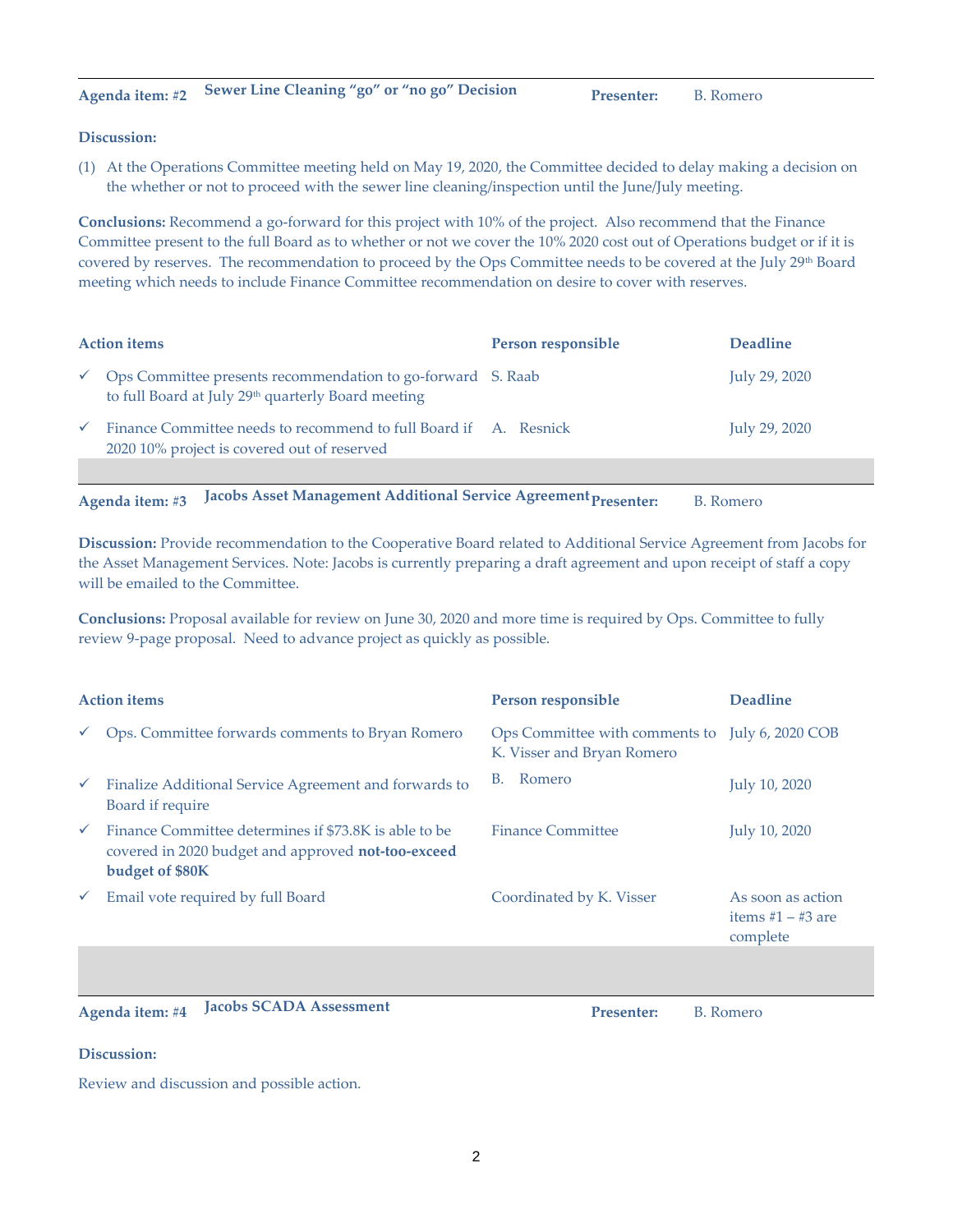**Conclusions:**. Previously approved by Ops. Committee. The project has already been formally approved by the Ops. Committee. We do not need to vote, as an Ops. Committee on whether or not we should proceed. We only need to determine the timing of the project (complete in 2020 or delay till Q1 2021).

|              | <b>Action items</b>                                                                                                                                      | Person responsible | <b>Deadline</b>      |
|--------------|----------------------------------------------------------------------------------------------------------------------------------------------------------|--------------------|----------------------|
| $\checkmark$ | Bryan determines if they can complete the SCADA project<br>by October 15, 2020 which will allow us to align the<br>findings with the 2021 budget process | B. Romero          | July 8, 2020         |
| $\checkmark$ | Kim coordinates an email vote by full Board if it is<br>determined that Jacobs can meet the October 15, 2020<br>schedule requirement.                    | K. Visser          | July 10, 2020        |
|              |                                                                                                                                                          |                    |                      |
|              | <b>Floor Open for Discussion</b><br>Agenda item: #5                                                                                                      | <b>Presenter:</b>  | All                  |
|              | Discussion: No additional items brought to the floor for discussion.                                                                                     |                    |                      |
|              | <b>Conclusions:</b>                                                                                                                                      |                    |                      |
|              | <b>Action</b> items                                                                                                                                      | Person responsible | <b>Deadline</b>      |
| ✓            |                                                                                                                                                          | <b>B.</b> Romero   |                      |
| ✓            |                                                                                                                                                          | <b>B.</b> Romero   |                      |
|              |                                                                                                                                                          |                    |                      |
|              |                                                                                                                                                          |                    |                      |
|              | Agenda item: #6                                                                                                                                          | Presenter:         | Enter presenter here |
|              | Discussion:                                                                                                                                              |                    |                      |
|              | <b>Conclusions:</b>                                                                                                                                      |                    |                      |
|              | <b>Action</b> items                                                                                                                                      | Person responsible | <b>Deadline</b>      |
| ✓            |                                                                                                                                                          |                    |                      |
| ✓            |                                                                                                                                                          |                    |                      |
| ✓            |                                                                                                                                                          |                    |                      |